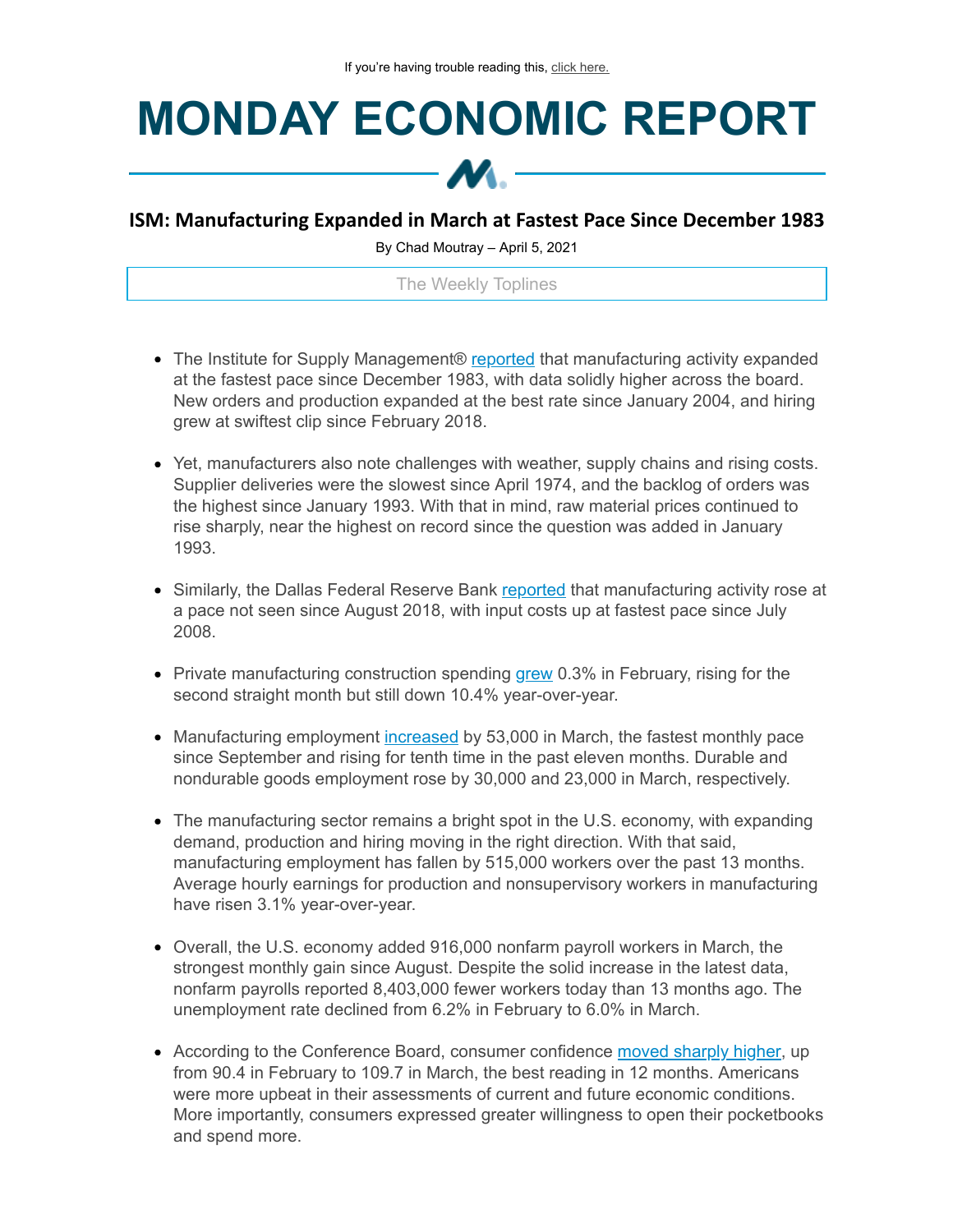

Economic Indicators

**Last Week's Indicators:** *(Summaries Appear Below)*

**Monday, March 29** *Dallas Fed Manufacturing Survey*

**Tuesday, March 30** *Conference Board Consumer Confidence*

**Wednesday, March 31** *ADP National Employment Report*

**Thursday, April 1** *Construction Spending ISM® Manufacturing Purchasing Managers' Index® Weekly Initial Unemployment Claims*

**Friday, April 2** *BLS National Employment Report*

## **This Week's Indicators:**

**Monday, April 5** *Factory Orders and Shipments*

**Tuesday, April 6** *Job Openings and Labor Turnover Survey*

**Wednesday, April 7** *Consumer Credit International Trade Report*

**Thursday, April 8** *Weekly Initial Unemployment Claims*

**Friday, April 9** *Producer Price Index*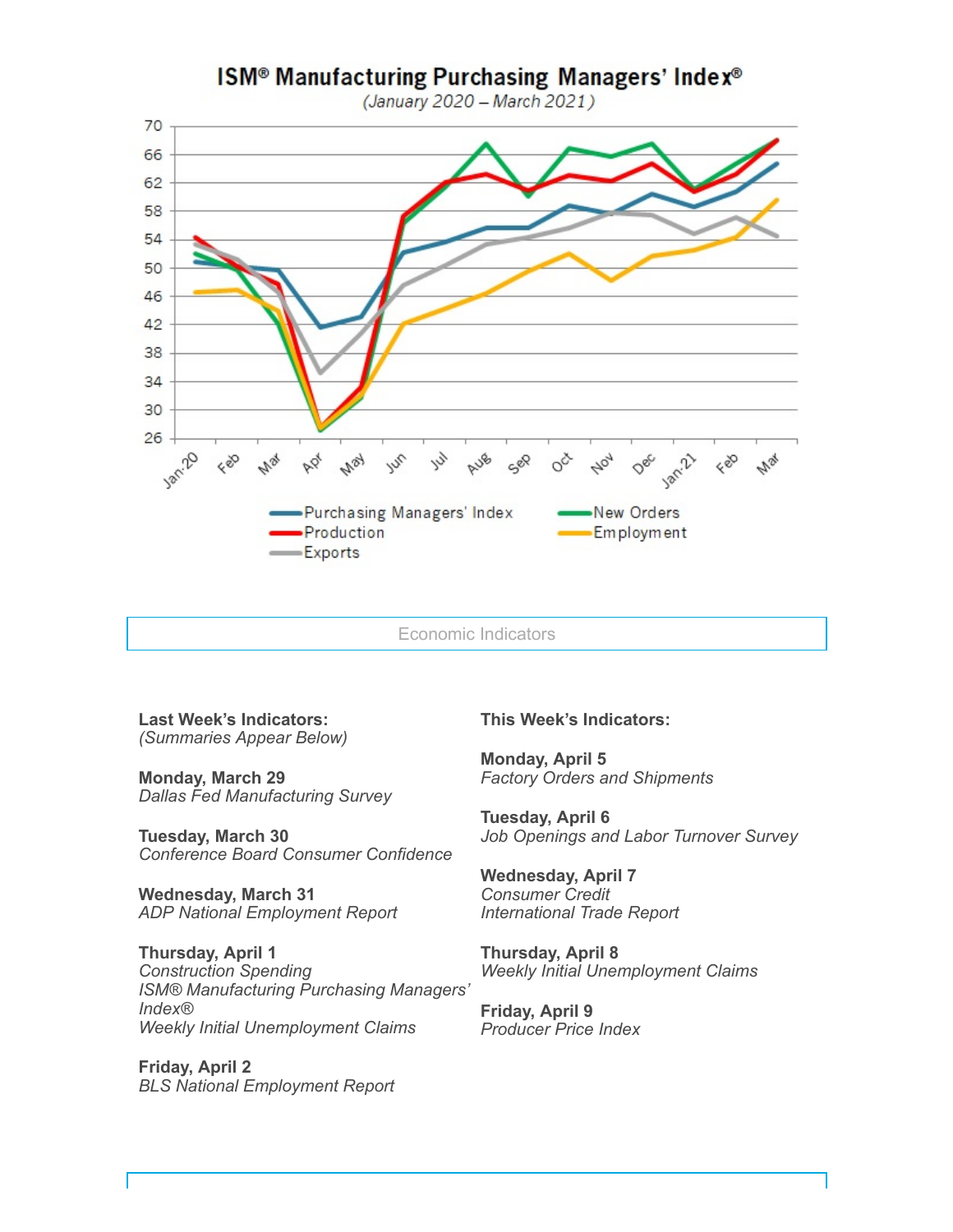**ADP National [Employment](https://click.email.nam.org/?qs=0f895ab7ed8db952948a91d08ad7d6ca4c29c8792568ec5dabe3b57bd9832ae33cdc455b80413ec69478158de8b0c4fe4b4bf0892d11c8628350b4fd8645bd9a) Report:** Manufacturing employment increased by 49,000 in March, bouncing back from the decline of 7,000 in February, according to ADP estimates. This increase marked the fastest monthly growth in six months. At the same time, private nonfarm payrolls grew by 517,000 in March, up from 176,000 in February and near the consensus estimate. As with manufacturing, these data represented the best reading since September 2020. Overall, the data continue to reflect an economy that is recovering strongly. The March report noted large increases for leisure and hospitality (up 169,000), trade, transportation and utilities (up 92,000), professional and business services (up 83,000), education and health services (up 68,000) and construction (up 32,000).

Despite solid growth in March, private nonfarm payrolls have fallen by nearly 9,020,000 over the past 13 months, with manufacturing employment down roughly 536,000 since February 2020.

Meanwhile, small and medium-sized businesses (i.e., those with fewer than 500 employees) added 362,000 workers in March, or 70.0% of net job creation for the month.

**BLS National [Employment](https://click.email.nam.org/?qs=0f895ab7ed8db95200bae294c84237a63c5838a217888a8fffc549d9e68e434d0d7c48d54e2eff1777f0cf723b4b59d99ba070c29df1693f6f1db54e0b4f0b8a) Report:** Manufacturing employment increased by 53,000 in March, the fastest monthly pace since September and rising for tenth time in the past eleven months. Durable and nondurable goods employment rose by 30,000 and 23,000 in March, respectively. Overall, the manufacturing sector remains a bright spot in the U.S. economy, with expanding demand, production and hiring moving in the right direction. With that said, manufacturing employment has fallen by 515,000 workers over the past 13 months, as the sector continues to recover from the COVID-19 pandemic. The sector added 12,284,000 workers in March, down from 12,799,000 in February 2020.

In March, growth in manufacturing employment was led by strength in fabricated metal products (up 13,700), miscellaneous nondurable goods (up 7,400), printing and related support activities (up 5,900), miscellaneous durable goods (up 4,500), machinery (up 3,500) and food manufacturing (up 3,400). In contrast, transportation equipment (down 3,000), furniture and related products (down 1,300), petroleum and coal products (down 500) and plastics and rubber products (down 300) each had reduced employment in March.

All the major sectors in manufacturing continued to experience reduced employment since the pandemic began in February 2020. The largest decreases over the past 13 months came in fabricated metal products (down 70,000), machinery (down 52,000), printing and related support services (45,200), furniture and related products (down 31,900) and primary metals (down 30,400). At the other end of the spectrum, chemicals (down 1,700), computer and electronic products (down 4,000), plastics and rubber products (down 5,000) and textile product mills (down 5,500) fared better, with the smallest employment declines post-pandemic.

The average hourly earnings of production and nonsupervisory workers in manufacturing inched up from \$23.25 in February to \$23.28 in March, with a 3.1% increase over the past year, up from \$22.58 in March 2020.

Meanwhile, the U.S. economy added 916,000 nonfarm payroll workers in March, up from 468,000 in February and the strongest monthly gain since August. Despite the solid increase in the latest data, nonfarm payrolls reported 8,403,000 fewer workers today than 13 months ago.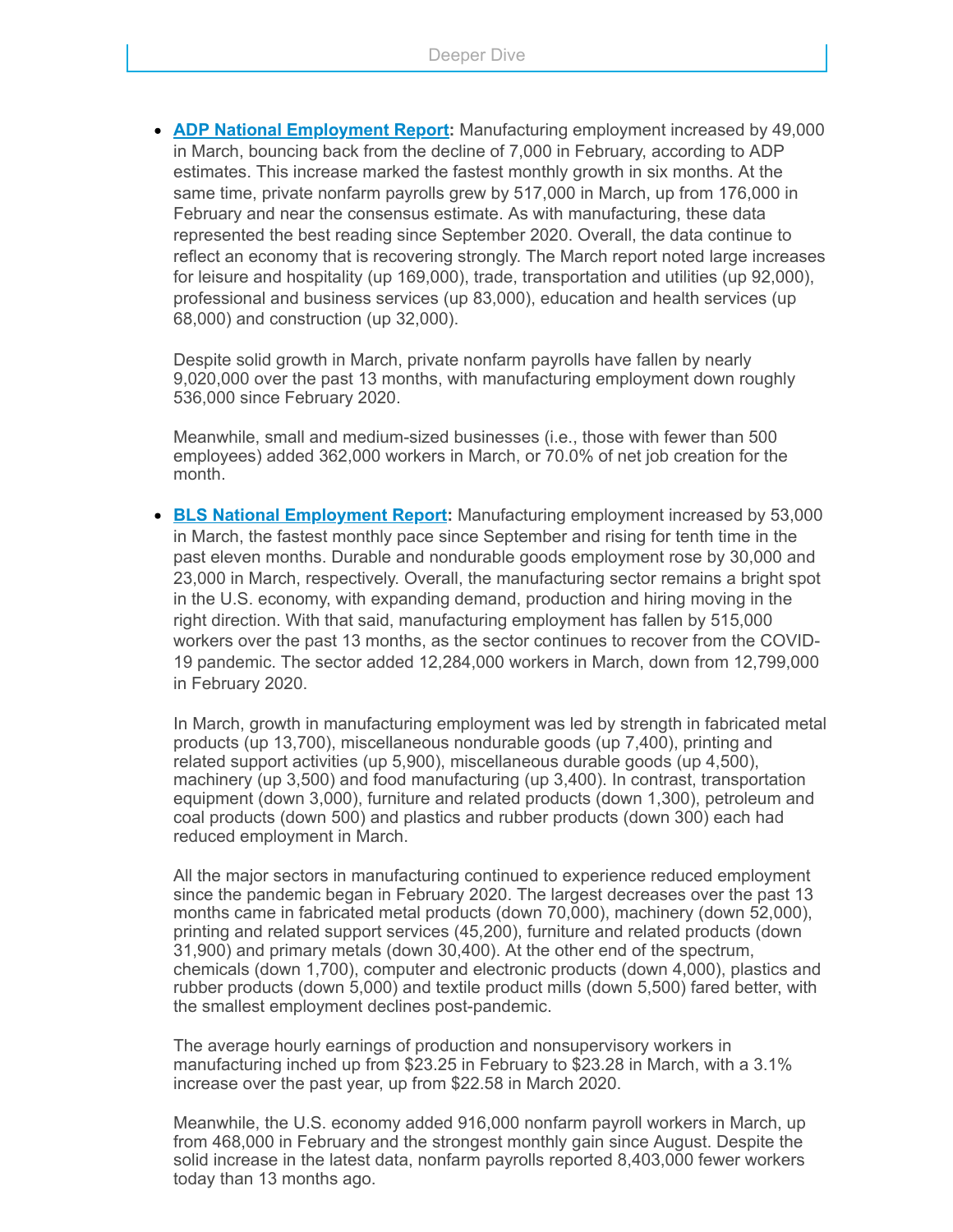The unemployment rate declined from 6.2% in February to 6.0% in March, with the number of unemployed workers dropping from 9,972,000 to 9,710,000. The so-called "real unemployment rate"—a term that refers to those marginally attached to the workforce, including discouraged workers and the underemployed—dropped from 11.1% to 10.7%. The labor force participation rate edged up from 61.4% to 61.5%. For comparison purposes, the participation rate registered 63.3% in February 2020.

**Conference Board Consumer [Confidence:](https://click.email.nam.org/?qs=0f895ab7ed8db952d5708d4a91c1fabd8c4f04ff1f7c12cac92324019c382c0c2b30f8aa224085babccc872c92c7cb5d93a131fff6eb3db47ce2933d0e3f8265)** According to the Conference Board, consumer confidence moved sharply higher, up from 90.4 in February to 109.7 in March, the best reading in 12 months. Americans were more upbeat in their assessments of current and future economic conditions. More importantly, consumers expressed greater willingness to open their pocketbooks and spend more.

Survey respondents were optimistic about the labor market and income prospects. The percentage of respondents suggesting that business conditions were "good" rose from 16.1% to 18.5%, while the percentage feeling that conditions were "bad" dropped from 39.7% to 30.5%. Regarding the outlook, the percentage of consumers anticipating better business conditions over the next six months increased from 30.7% to 40.8%, while those predicting a worsening of conditions declined from 17.7% to 11.0%.

In addition, the percentage of respondents feeling jobs were "plentiful" increased from 21.6% to 26.3%, while those saying jobs were "hard to get" fell from 22.4% to 18.5%. At the same time, the percentage of respondents expecting more jobs in the next six months jumped from 27.4% to 36.1%, while those expecting fewer jobs decreased from 21.3% to 13.4%.

**[Construction](https://click.email.nam.org/?qs=0f895ab7ed8db952c007d19389a0885ede27e33bbe4129b0faf233e4bb7df04c2f9d04fd59a3d8b9fff7352d699613aa84828452dfa6a476508cc68c447b73ae) Spending:** Private manufacturing construction spending grew 0.3% from \$68.47 billion in January to \$68.66 billion in February. These figures represent the second straight monthly increase following six months of declines. Hopefully, they also signal the beginning of a recovery in construction for the sector. On a year-overyear basis, private construction spending among manufacturers has plummeted 10.4% from \$76.64 billion in February 2020. Total private nonresidential spending declined 1.0% in February, with a decrease of 9.7% over the past 12 months. Every major segment of private nonresidential construction spending experienced year-overyear decreases in activity in the latest figures.

Overall, total private construction spending fell 0.5% in February, but with 7.1% growth since last year. Private residential construction edged down 0.2% in February, pulled lower by a decline of 1.4% for multifamily activity. Private single-family residential construction inched up 0.1% for the month. Over the past 12 months, private singlefamily and multifamily construction jumped 20.9% and 14.6%, respectively. Meanwhile, public construction spending decreased 1.7% in February, with a decline of 0.3% year-over-year.

**Dallas Fed [Manufacturing](https://click.email.nam.org/?qs=0f895ab7ed8db952002feb7e4dd60c9dc459ae92d67e9f7c06e35610d7e83879cb63c724526288cf421e8f037cea49a7e54aa73fad970e06b499b91921421286) Survey:** Manufacturing activity continued to expand strongly, with the composite index of general business conditions rising from 17.2 in February to 28.9 in March, the best reading since August 2018. The underlying data rose sharply higher across the board, including for new orders, shipments, production, capacity utilization, employment and capital expenditures. Indeed, 60.9% of respondents said that output was higher for the month, with just 12.9% citing declines, pushing the index for production to a record high. With that said, supply chain disruptions pushed growth in raw material prices to the fastest pace since July 2008 a trend seen in other reports as well.

Looking ahead, manufacturers in the Texas district remained upbeat in their outlook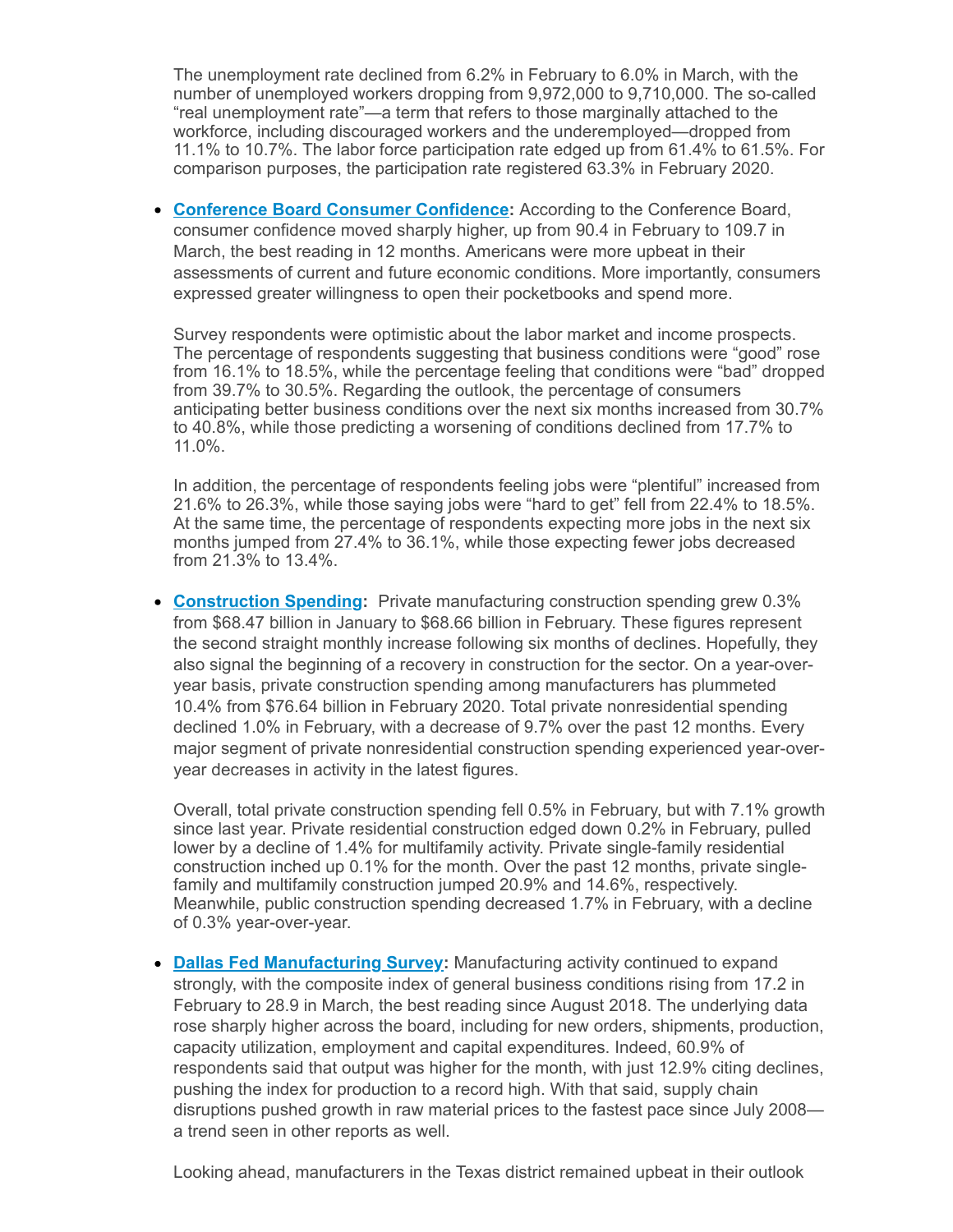for the next six months, even with the forward-looking composite measure inching down from 33.9 in February to 33.7 in March. The index for expected new orders rose to the strongest reading in six months, and manufacturers expect that employment during the coming months will expand at the best pace since January 2019. Input prices are expected to continue to accelerate rapidly, with that measure jumping to the strongest reading since March 2012.

**ISM® [Manufacturing](https://click.email.nam.org/?qs=0f895ab7ed8db95253776451bed9fc5d6743a5ade46eed78197c007f3c63c33e3de8836cec9e902b57c09d4a3ee92ea0139393c76abb305f8dacd9f76b7e4c5a) Purchasing Managers' Index®:** The Institute for Supply Management® reported that manufacturing activity expanded at the fastest pace since December 1983, with the headline index up from 60.8 in February to 64.7 in March. The data were very solid across the board, including strong growth for new orders (up from 64.8 to 68.0—best since January 2004), production (up from 63.2 to 68.1—best since January 2004) and employment (up from 54.4 to 59.6—best since February 2018). Exports (down from 57.2 to 54.5) continued to expand modestly, despite softening somewhat in March.

Supply chain disruptions remain a significant challenge, including labor market and logistics struggles. The index for supplier deliveries (up from 72.0 to 76.6) soared to its highest reading since April 1974, with sharply slower delivery times in March. (In this case, readings above 50 are consistent with slower deliveries.) The backlog of orders (up from 64.0 to 67.5) jumped to the highest on record, dating back to when the question was added in January 1993.

With that in mind, prices (down from 86.0 to 85.6) decelerated marginally in March from February's pace, which was the fastest rate since July 2008. Timothy Fiore, chair of the ISM® Manufacturing Business Survey Committee, said, "Aluminum, copper, chemicals, all varieties of steel, plastics, transportation costs, wood and lumber products all continued to record price increases as a result of product scarcity."

The sample comments note the strength in demand and production in the manufacturing sector, but also cite weather, supply chain challenges and rising raw material costs as problems. In addition, firms are struggling to identify qualified talent for their operations.

**Weekly Initial [Unemployment](https://click.email.nam.org/?qs=0f895ab7ed8db952829ce1f1951cd69424ed81fa153ec55b1433e5a355337ea9845be46e97ede6a8602df428021e1f640a8d4ca2b9937987f76f6963e60e8275) Claims:** Initial unemployment claims totaled 719,000 for the week ending March 27, up from 658,000 for the week ending March 20, which had been the lowest level in just over one year. Over the past six weeks, initial claims have averaged 728,833 each week. Meanwhile, continuing claims declined from 3,840,000 for the week ending March 13 to 3,794,000 for the week ending March 20. Although this figure represents the lowest level since the week ending March 21, 2020, it is still too high and consistent with 2.7% of the workforce.

At the same time, 18,213,575 Americans received some form of unemployment insurance benefit (including state and federal programs) for the week ending March 13. That figure declined from 19,731,501 for the week ending March 6 and reflects sizable decreases in state and pandemic assistance claims.

Take Action

The Manufacturing Institute will host a webinar, "Connecting Manufacturers with the Future: How 5G Will Transform Your Business," on Tuesday, April 6, at 2:00 p.m. EDT in conjunction with the release of a new study on the topic. Avrio Institute President Shawn DuBravac will walk through the results of the Institute's study. Other panelists